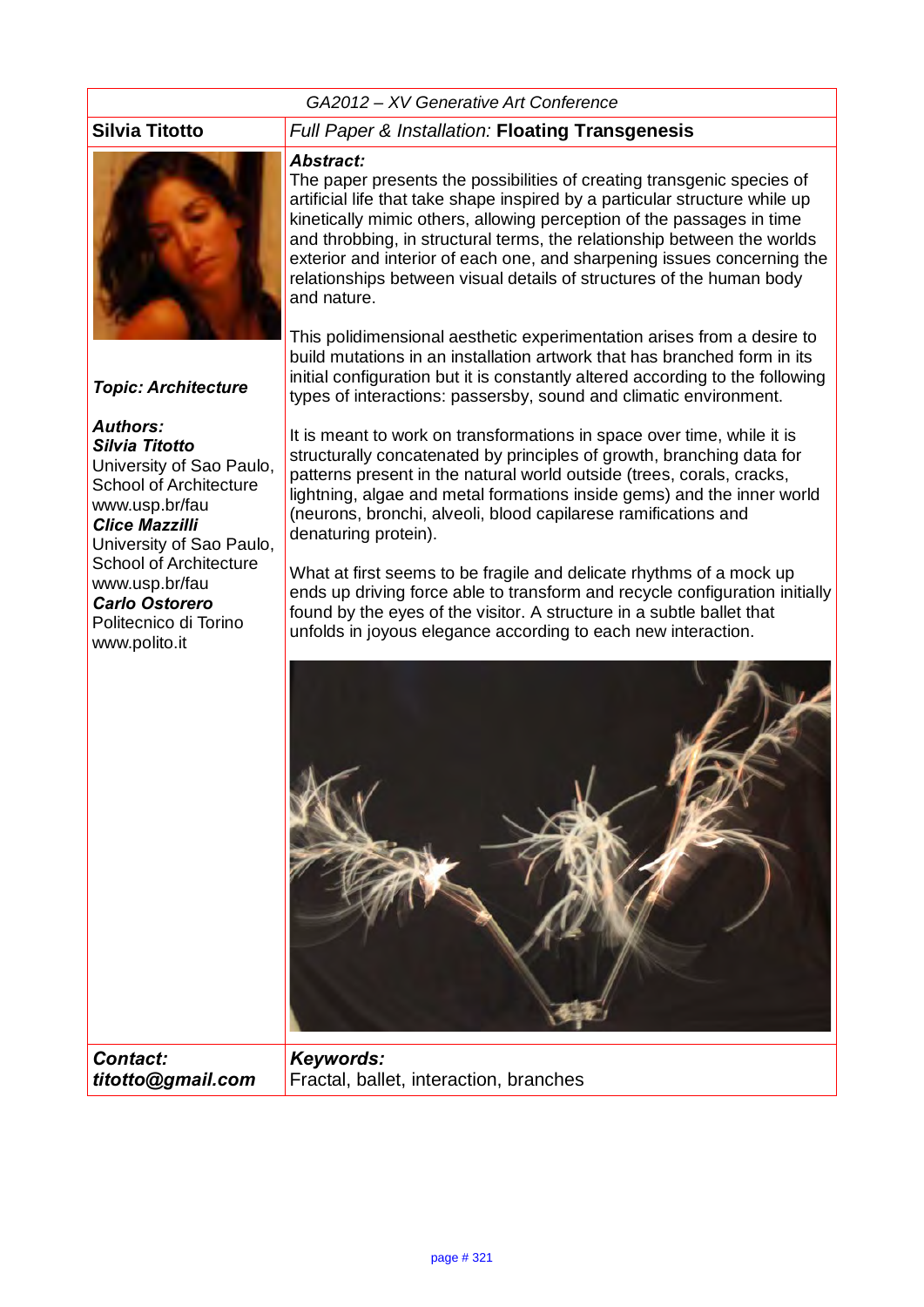# **Floating Transgenesis**

*Silvia Titotto* University of Sao Paulo/ Design & Architecture + Politecnico di Torino/ Technological Innovation for the Built Environment, www.titotto.com *Clice Mazzilli* University of Sao Paulo/ Design & Architecture, www.usp.br/fau *Carlo Ostorero* Politecnico di Torino/ Technological Innovation for the Built Environment, *www.polito.it*

# **Introduction**

My ongoing doctorate researches technological innovation on branching structures and how their growth patterns are somewhat related to fractal geometry. Mathematical algorithms seem to be limited to reproduce biological complexity, given by very broad needs the beings seek to meet, but mineral structures that have nothing to do with life also present quite similar branching patterns to those resulted from bio cell morphogenesis. Can one mix growth patterns from different structure origins in order to create artificial new life?

This essay presents some preliminary discussions about the possibilities of creating transgenic species of artificial life that take shape inspired by a particular structure while up kinetically mimic others, allowing perception of the passages in time and throbbing, in structural terms, the relationship between the worlds exterior and interior of each one, and sharpening issues concerning the relationships between visual details of structures of the human body and nature.

## **Case overview**

This polidimensional aesthetic experimentation arises from a desire of build mutations in an installation artwork that has branched form in its initial configuration but it is constantly altered according to the following types of interactions: passersby, sound and climatic environment.

It is meant to work on transformations in space over time, while it is structurally concatenated by principles of growth, branching data for patterns present in the natural world outside (trees, corals, cracks, lightning, algae and metal formations inside gems) and the inner world (neurons, bronchi, alveoli, blood capilarese ramifications and denaturing protein).

What at first seems to be fragile and delicate rhythms of a mock up ends up driving force able to transform and recycle configuration initially found by the eyes of the visitor. A structure in a subtle ballet that unfolds in joyous elegance according to each new interaction.

## **Brief State-of-the-Art**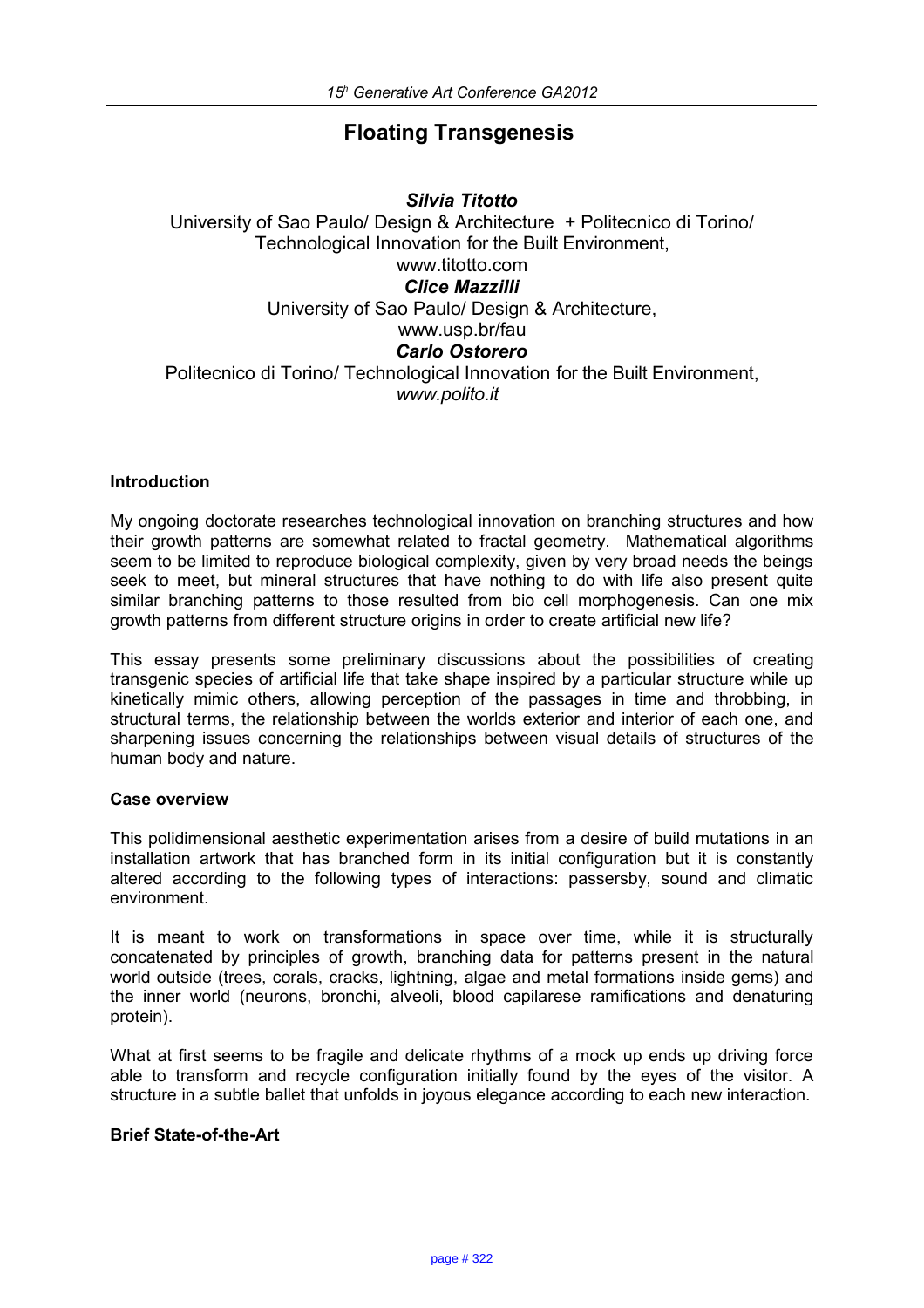The work keeps aesthetic and mechanical relationships with some work already carried out, in particular: a pair of architects Ecologic Studio (fig. 1), engineer-artist Tomas Saraceno (fig. 2) and architect Philip Beesley (fig. 3).

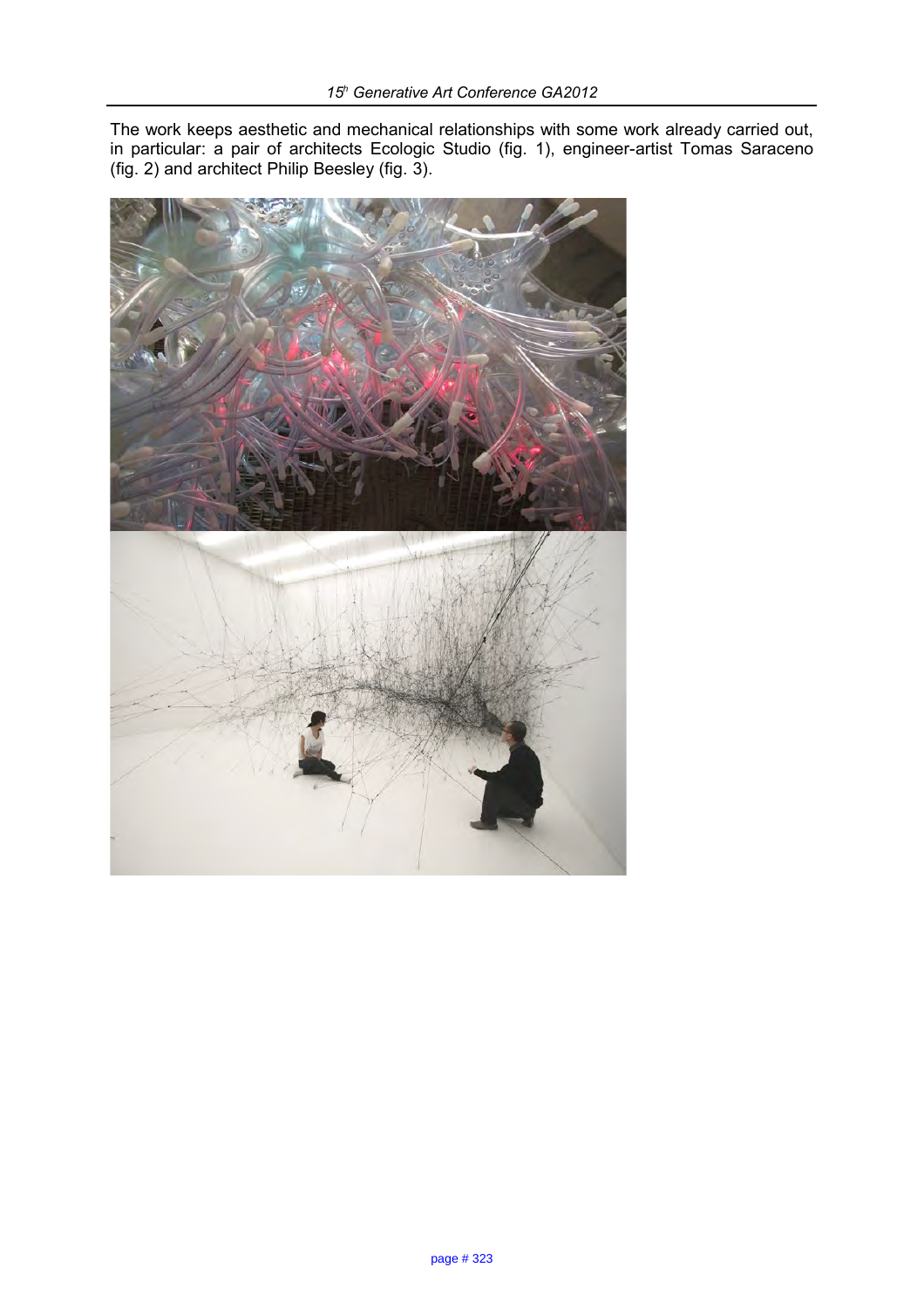*15<sup>h</sup> Generative Art Conference GA2012*



#### **Motivation**

I started by visualizing some Sun rays that passed a few meters below the sea: above, that glare emulating a light at the end of the tunnel of water, and below, a colorful coral formation, intriguingly branched. In that tiny reef, the corals were not alone, they were instead part of a rich ecosystem with sea anemones, jellyfishes, colorful fishes, sea urchins and sea cucumbers, among a variety of other species.

After dwelling long journeys on the subject theory, I was willing to understand through the effective work of my own hands the movement of some of these incredible beings who, carrying in their structure traces of their growth patterns, they instigate my eyes in order to understand the potential applications of those principles in a new way of designing architectural spaces, perhaps... although mainly working on a pure installation artwork experimental field.

## **Processes and Procedures**

During a workshop ministered by Professor Anthony Viscardi the attendees were advised to make posters on selected categories as part of the methodology in order to understand biomechanics. I separated image references into three classes: the fixed branching structures, the ones prone to very limited movement, and those that can move more freely. From those classes on,as I was seeking to draw a line of reasoning about the growth patterns of structures, I ended up refining them into sub-categories: two and threedimensional branching biological structures and architectural spaces that took advantage of the concept of fractal repetition.

Inspired by studies of marine geometry modeled hyperbolically in crochet by the biologist Margaret Wertheim and her artist twin sister Christine, I started with anemones models, in particular those species that move according to tides, in reference to the real object that guarantees most of its drive due to the movement of other fluid, salty water (movements structured by thin elastic cables passing inside the straws).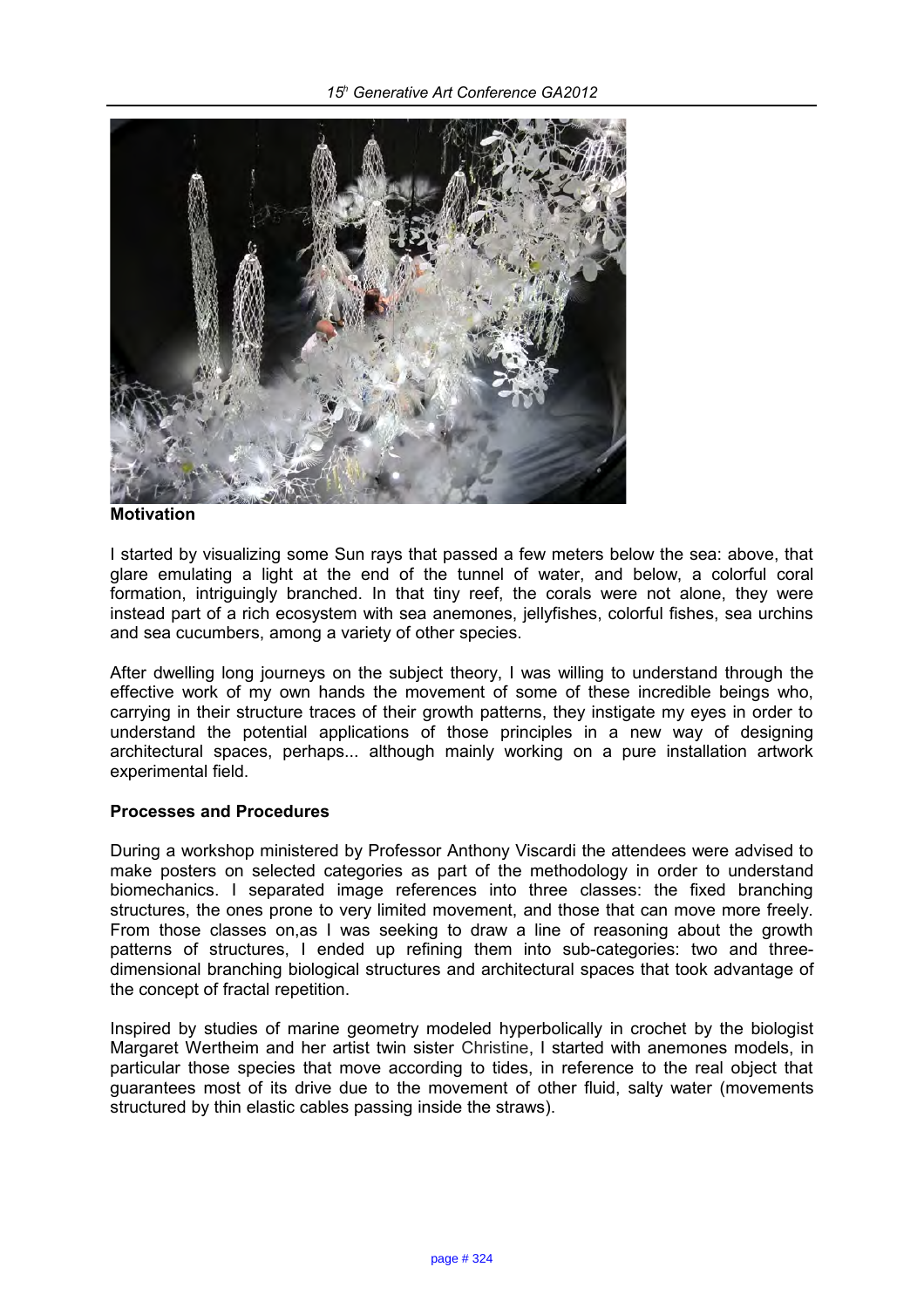Then, corals, because I was thinking of enriching my artificial "marine environment" of the experimental installation in coexistence of the initial model with new models of other species. I made diagonal cuts and inserted other straws in these incisions. There soon became a 'forest' or a reef of corals.

Instead of a set of models in symphony, I sought to develop adaptations to the real ones, as if they were ornamental coral or architecturally bionic. I tried several notches in such settings that could allude to the Fibonacci series. But I ended up preferring my little beings free to move according to the imaginary tides and the nutrients available in the medium.

Resuming studies intuitive joints, I tested other materials like beads and perforated plastic balls of various diameters. And to structure them, strips of cedar wood, which did not fit their robustness of the proposed red corals, which seemed to dance slowly to the rhythm of the waves echoed in the marine space.

I concluded that the medical materials could serve the purpose of searching for translucency and extensive range of thicknesses. I prepared a few preliminary tests with rubber casing colorful morbid structure, but medical silicone tubes were used in plastic tubes and trachea which have partially account of my questions and the final solution to structure the spaces was found by assembling the model using transparent carbon fiber.

I exhaustively reproduced this process in all small corals, so that they could have visually



resulted in toys with projections of moving shadows and under water inside a transparent acrylic box: a micro-world, submerged, reasonably free, moving at the mercy of the waves and impromptu tides simulated by me, after all, an ephemeral sound designed to paradoxically bring along the silence of the sea.

The mutable arrays of branched structures in nature and in the body, in the imagination of the visitor, slowly ceases its motion at some magical moment passing imperceptibly into the field of pictures.

 After this phase, in order to achieve these poetic goals, the work started hosting an interdisciplinary technical support, for example by inserting robotic structure with empty channels whose interior contains installing electrical cables that respond to sensors, adding the dimension of a complex design.

# **Acknowledgments**

I acknowledge Professor Anthony Viscardi for his kind support during the workskhop, besides Professors Clice Mazzilli and Carlo Ostorero who have being advising this research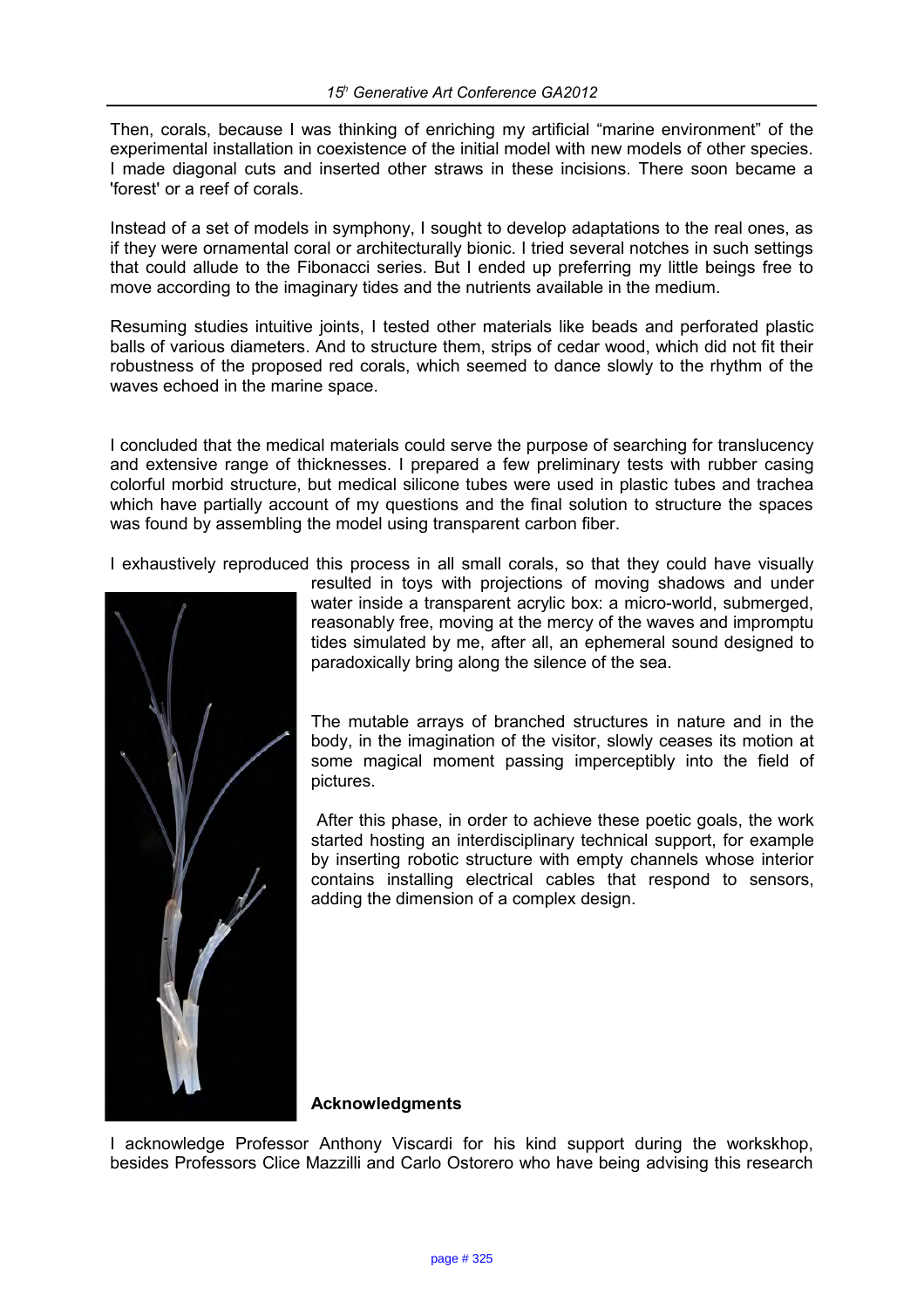across the ocean. I am also very grateful to USP Pos-Graduation Rector that made possible the exhibition of this experiment in Lucca, besides CAPES/Brazil and EMEWC/European Union for financing the author's research.

## **References**

BEDAU, Mark. *Artificial life: organization, adaptation and complexity from the bottom up.* In: *TRENDS in Cognitive Sciences Vol.7 No.11 November 2003.*

BOURGINE, Paul; LESNE, Annick. **Morphogenesis origins of patterns and shapes**. Berlin Heidelberg: Springer-verlag, 2011.

DAVIES, Jamie. **Mechanisms of Morphogenesis: the creation of biological form**. Amsterdam: Elsevier,2005.

GOODSELL, David S.. **Lessons from Nature.** New Jersey: Wiley-Liss, Inc., 2004.

LANGTON, Christopher. **Artificial Life: An Overview**. New York: MIT Press, 1995.

MINELLI, Alessandro. **The Development of Animal Form: Ontogeny, Morphology, and Evolution**. Cambridge: Cambridge, 2003.

NIKLAS, Karl J.; SPATZ, Hanns-Christof e VINCENT, Julian. *Plant biomechanics: an overview and prospectus.* In: **American Journal of Botany** 93(10): 1369–1378. 2006.

PRUSINKIEWICZ, Przemyslaw; LINDENMAYER, Aristid. **The Algorithmic Beauty of Plants**. New York: Springer-Verlag, 2004.

**VOGEL, Steven. Comparative Biomechanics. New Jersey: Princeton University Press, 2003.**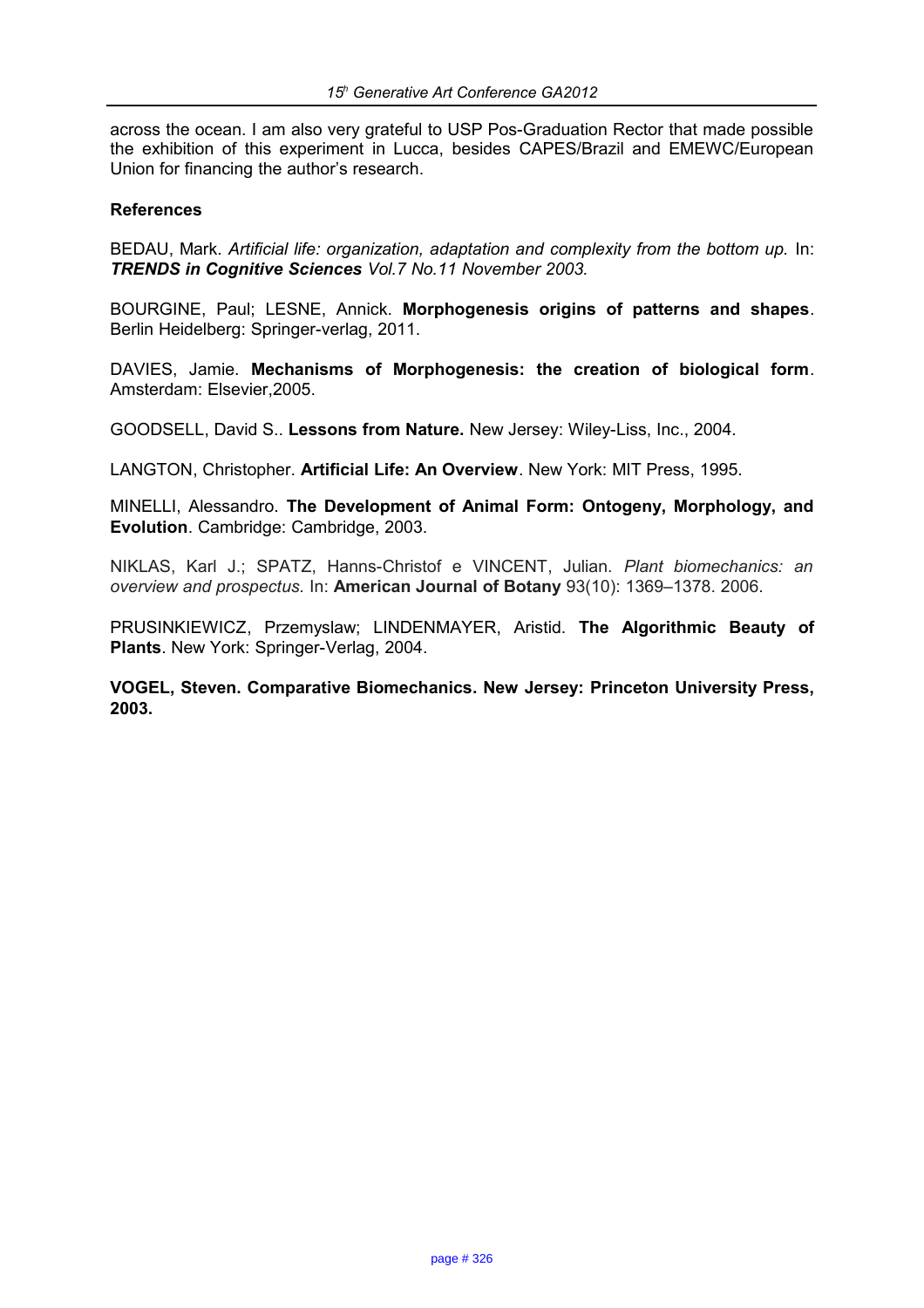# **Floating Transgenesis**

*Silvia Titotto* University of Sao Paulo/ Architecture & Design + Politecnico di Torino/ Technological Innovation for the Built Environment [www.titotto.com](http://www.titotto.com/)

# *Hedesson Barreto*

Universidade Paulista/ System Analysis + Internet Programming Interface. *[www.titotto.com](http://www.titotto.com/)* 

"Floating Transgenesis (FT)" is a mutant zoomorphic structure designed and prototyped by the author. The coauthor has aided in the fields of robotics programming and currently testing interactions from the input given by internet interface users in real time.

The poetic experiment exhibited in GA2012 is "transgenically" structured by the union of the branched morphological structures of one or more species with the kinetic possibilities of other biological beings that could add up broader complexity movements. In this essay some of the concepts involved in the creative process and building procedures such as their biomechanics properties, the ecologically chosen materials and the synesthetic experiences are summed up as follows:

## Shape: "Artificial biomes" spatially disposed in an helicoidal configuration set

Number of elements: 8 sets of tarantulas, totalling 50 groups, 8 vertical centipedes, 3 aeroponic cultivated poppies accompanying vertically passersby and 6 denaturing protein.

- Twenty-five groups run on translucent material under impression of floating in the air. The reason for this is that the artificial "biomes" will be attached to the ceiling and the floor by steel cables thin enough to withstand its own weight and the electronics that power the robotic answers.
- There is a possibility of making a few extra anchors between the artificial "biomes", walls and stairs, because this results in thinner cables and enhance the impression of floating in the air.
- Double mirror is settled on the floor and up on the ceiling so that infinite branching images are generated virtually.

# Related Elements

Poetic abstraction formed from the union of morphological elements of a species with the kinetics of another species.

\*Tarantula: element represented by synthetic coral branches that emulate movements of a spider.

\*Protein: geometric shape of a protein that has wobbly movements.

\*Centipede: element represented by the body of a centipede and movements of their feet in wavy shapes.

## Movements and Synaesthesia

- 1. Use of muscle wire and memory alloy to soften and naturalize robotic movements in an intervention that aims to respond directly to the subtleties of human presence.
- 2. Elbow rotation of each grouping of cut pieces made of EFTE (Ethylene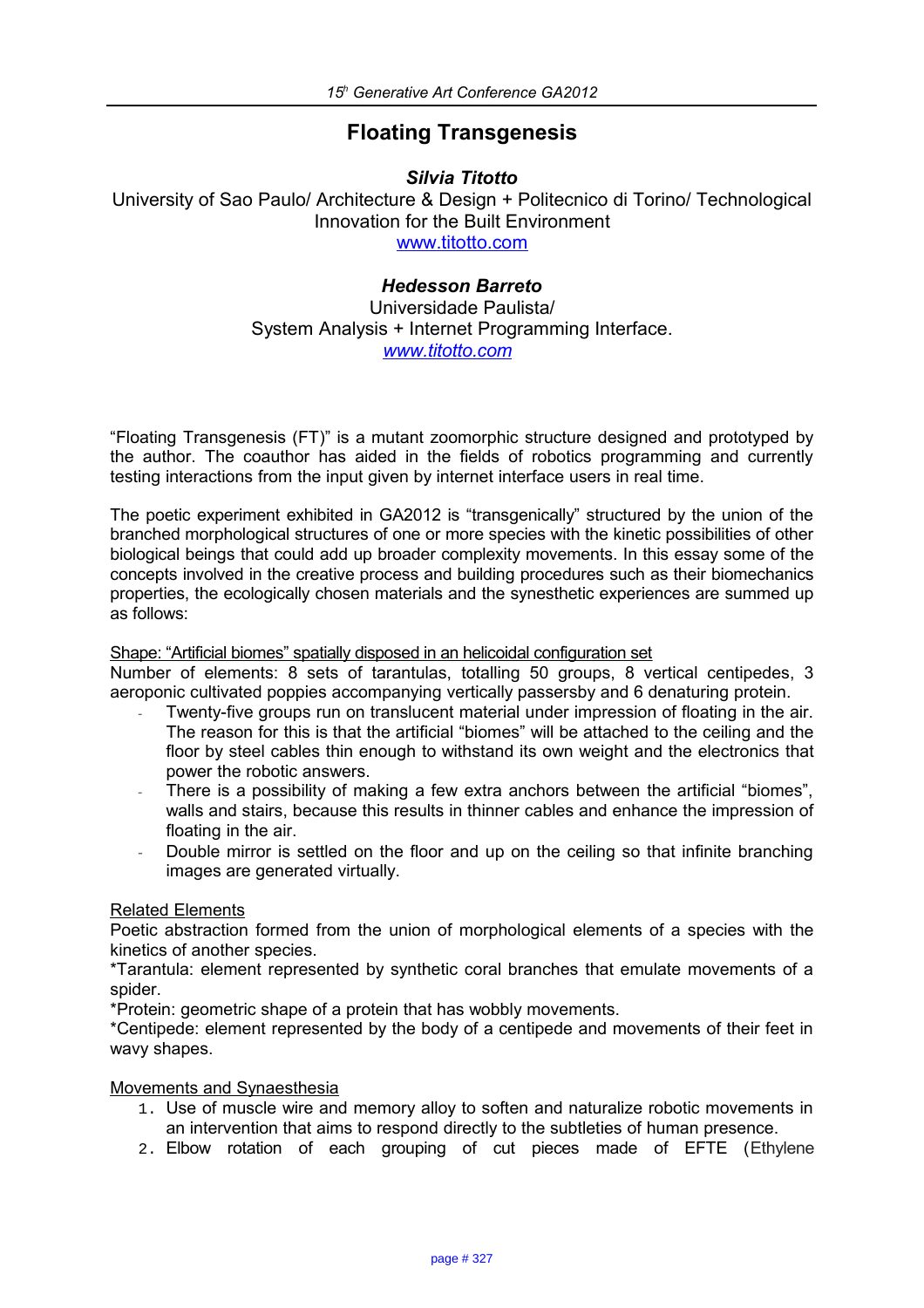tetrafluoroethylene, a fluorine based plastic) in branched structure, governed by servo motors activated by motion sensors.

- 3. Flexion of elbow-attached arm groups according to the intensity and speed of visitor approach.
- 4. LED light explosion from the inside out in a particular biome when the electrical circuit is closed by activating sensors presence when four visitors approach the biome in the same niche.
- 5. Activation of nature sounds in the environment through approximation of a given "device-biome" and available for re-start of another sound only after the first is finished, avoiding conflicts and sound pollution.
- 6. Lifting and stabilizing of vessel aeroponic poppy cultivation (absorption of water by ultrasonic spray that water roots).

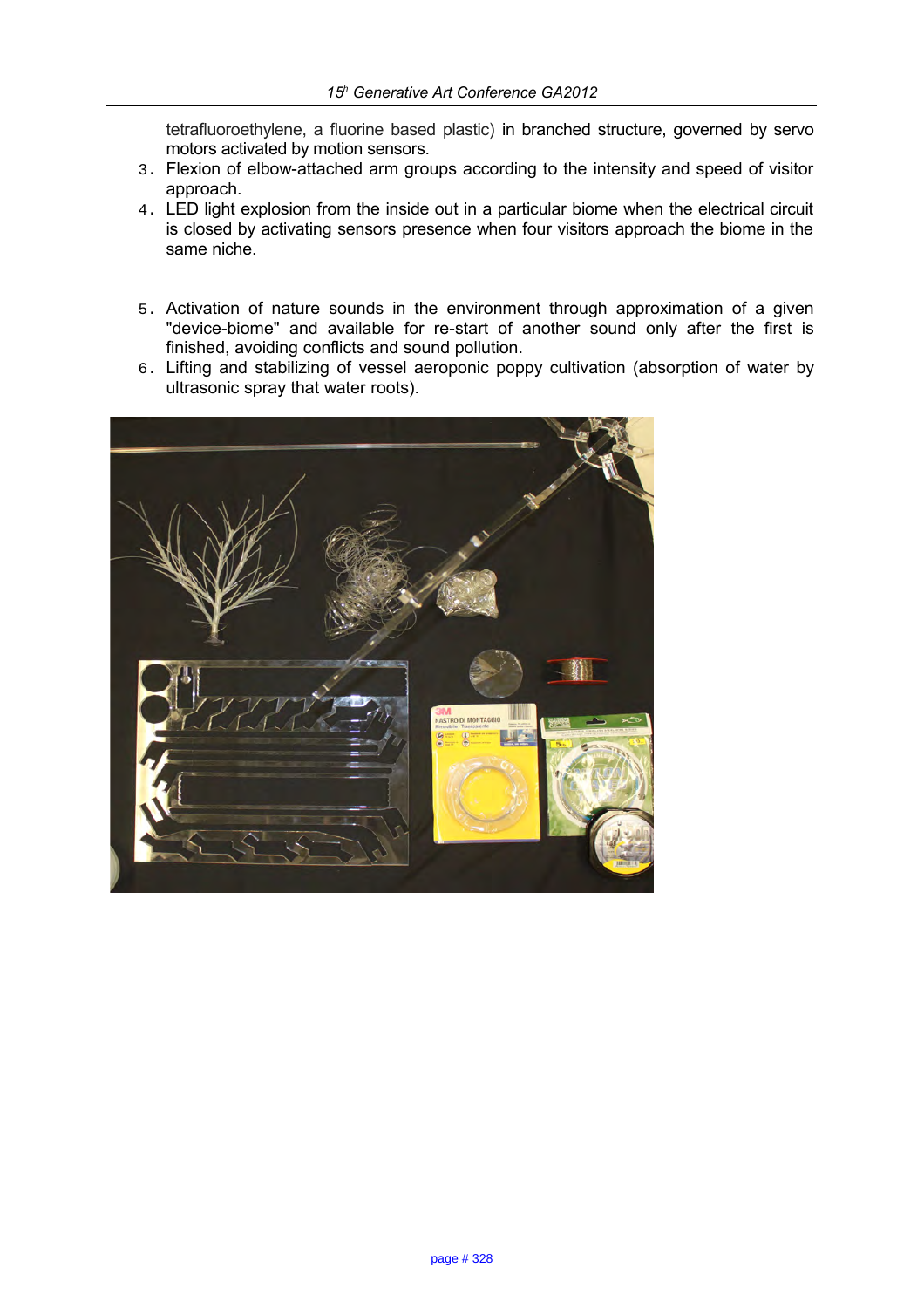

Materials for construction of the main structure of objects

- ETFE and acrylic waste: to be used in prototypes and initial study of space. Characteristics of ETFE: density: 1.20. very low crystallinity, thermoplastic, clear, colourless. Remarkable properties of ETFE: resemblance to glass, highly resistant to impact, good dimensional stability, good electrical properties, good resistance to flow under load and weatherproof, flame resistant.
- PET Bottles: colourless and transparent: Use of the thread, use of the nozzle and use of the min body for structural and water reflection/refraction experiments by LED.
- Steel cable.
- Medical silicone tubes.

## **Synaesthesia**

- Aroma: smell of forest emitted by ultrasonic spray.
- Touch: perception of materials that invite touch such as silicone, latex and ETFE.
- Color: predominantly transparent and translucent, except of course by chlorophyll green poppy and very fine silvery steel cable.
- Sound: The sound is triggered by occupancy sensors that are in the steel cable at the base of each object, thus beginning a song that recalls the context of biomes, starting another just after the end of the first.
- Movement: The movement is also done by triggering presence sensors, thereby initiating the movements of joints, turns and shakes. These reactions combined the essence of movement present in some structures found in nature result in transgenic mergers.
- Lighting: The lighting is demonstrated in every element of a particular form expressing their peculiarities.

\* Tarantula: Together with their pleadings movements LEDs are driven at their ends accentuating the perception of motion.

\* Protein: Driven by a vibration that causes the effect of tremor, with its lighting synchronizes the movements reflected in its structure, showing the configuration changes that occur in their primary, secondary, tertiary and quaternary developments.

\* Centipede: Unlike the other elements of the proposal, its light effect is reversed and it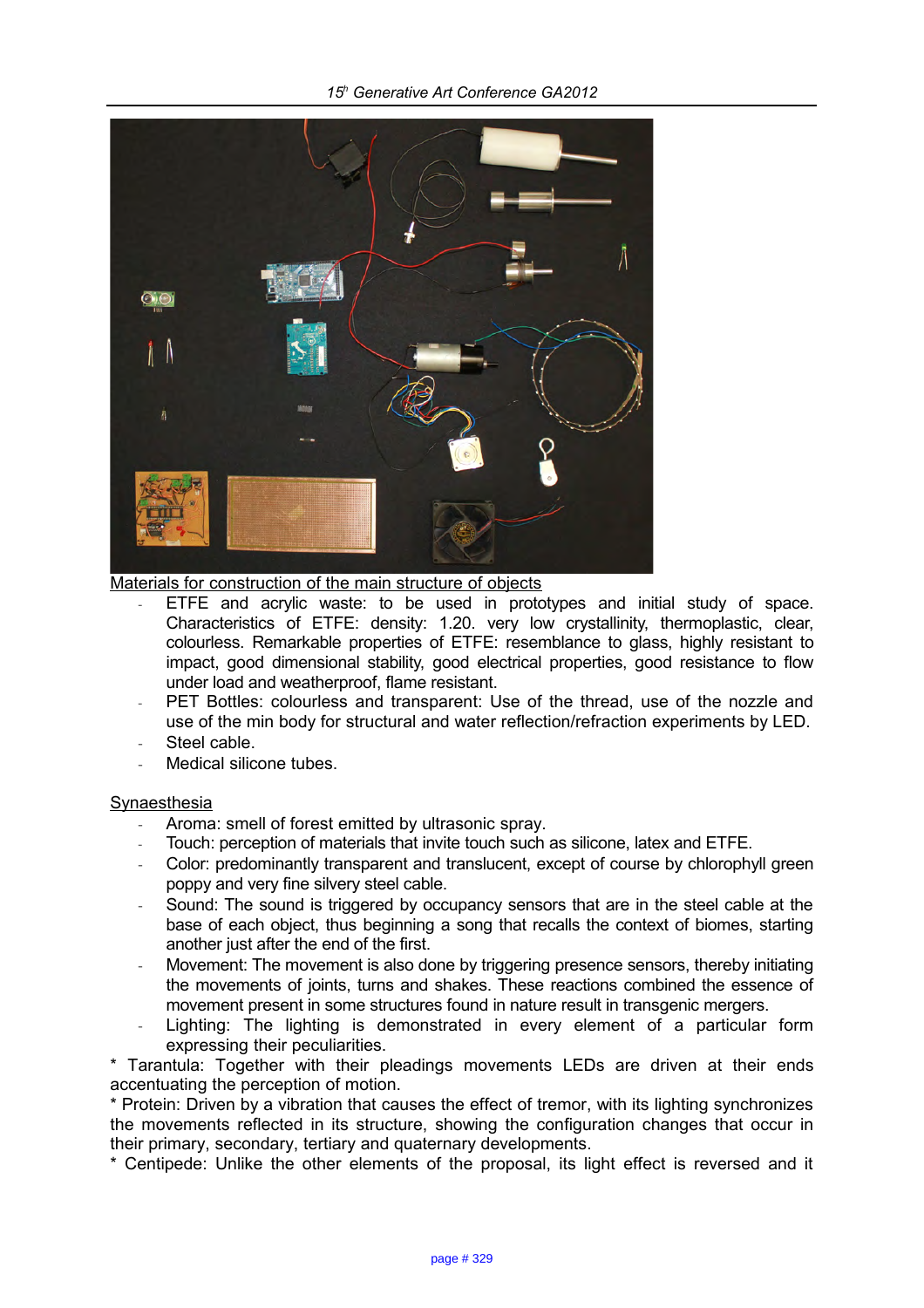occurs from the inside out. It also triggered in sync with her movements and lighting refers to the rhythms of movement that can be performed by a backbone.

Interface between "Human - Machine - Space"

HMI interface is the communication channel between human and automated mechanical system that enables the interaction between them.

In other words, it is the part of the automated system that the person comes into physical, perceptual and conceptual contact.

The sensors are used to detect the presence of the user interface through human - machine space - and actuators are used to respond to stimuli from the sensors.

The various system sensors identify what is happening in the environment and feed this information to the microcontroller. The project elected the following sensors:

- Sonar: inspired by nature, such as bats, this system aids in navigation and detection of movements. The basic principle of operation is the emission and reception of ultrasonic (high frequency mechanical waves) which propagate into the environment. When there is a barrier, these waves are reflected and captured by the receiver. Thus it is possible to detect the presence of people in the environment and also its distance to the system, for example.
- Infrared Sensor: An invisible light to humans is emitted by a transmitter and sensor captured by another sensor, called receptor. If this beam of light is interrupted due to the presence of a person, for example, a signal is generated.
- Although infrared is invisible to humans, this is a principle used by some animals, including a rattlesnake that can see light in the infrared range and uses this ability to detect their prey.
- Temperature sensor: LM35 will be used sensors manufactured by National Semiconductor Corporation with the objective of verifying the temperature variation in the system.

From data input sensors, the microcontroller interprets the data and defines what action should be taken. The microprocessor design was chosen for the Arduin Mega 1280 due to the size of available memory, ease of handling, programming platform free and also low cost.

Finally, this information is sent to the output triggers that perform specific tasks to allow movements and system responses. Motors, servo-mechanisms, LEDs, ultrasonic actuators and coolers like those used in personal computers were elected as starters, targeting the experimental kinetic-sensory effects described earlier in this essay.

The ongoing experimental research is testing an Internet Programming Interface so that internet users are allowed to interact in real time with the installation, broadening the kinds of interaction proposed so far: climate, presence and noise. FT might need to come back to the next GA2013 for a visit in order to keeping up with news on the experiment.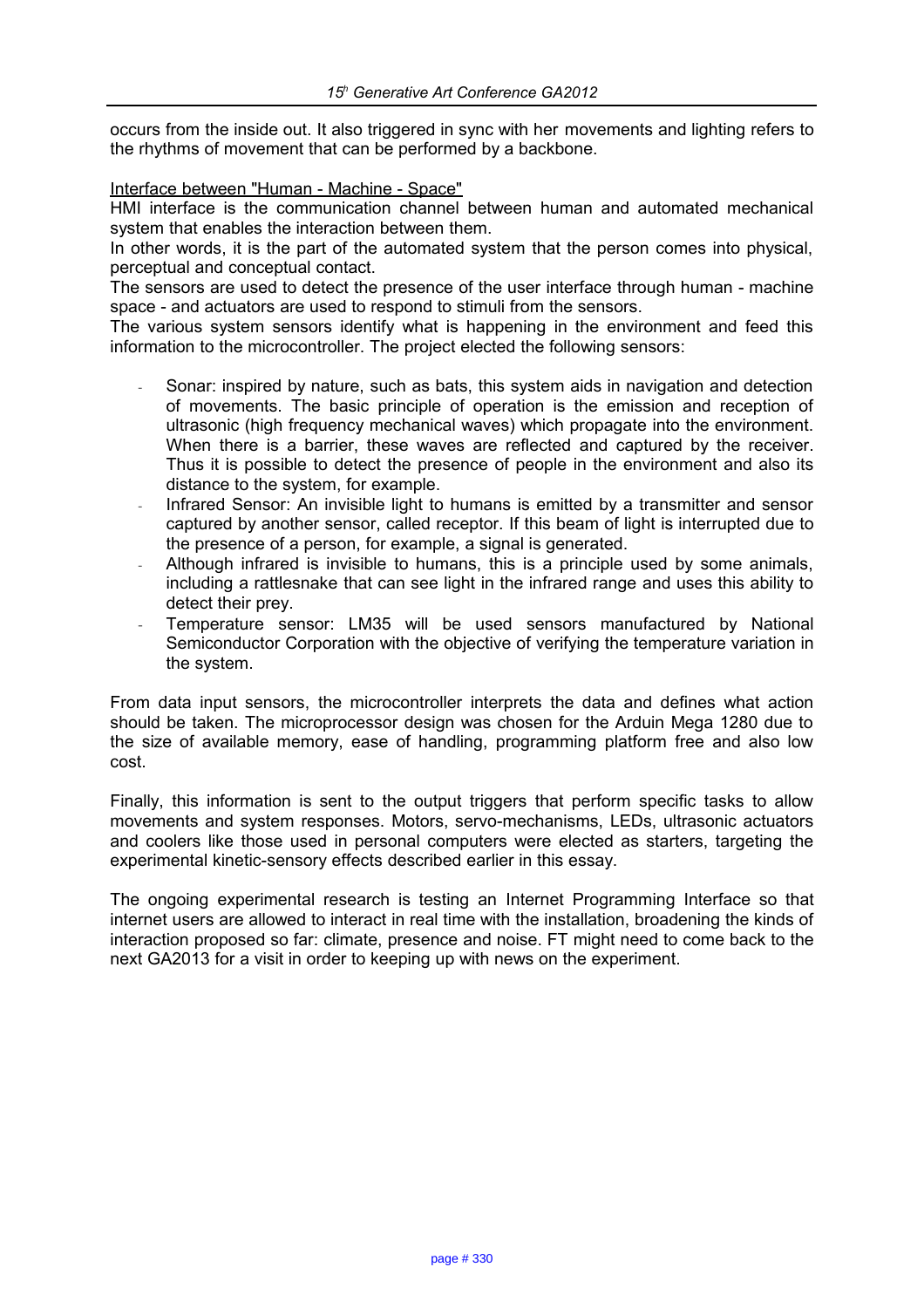

## **Acknowledgments**

The prototype was also gifted with technical advice from the mechanical engineers David Julio Costa, Victor Tayra and Bruno Chaves, ongoing doctoral researchers of the department of Mechatronics of University of Sao Paulo, who are acknowledged for their kind support. I am also very grateful to USP Pos-Graduation Rector that made possible the exhibition of this experiment in Lucca, besides CAPES/Brazil and EMEWC/European Union for financing the author's research.

# **References**

BEDAU, Mark. Artificial life: organization, adaptation and complexity from the bottom up. In: *TRENDS in Cognitive Sciences Vol.7 No.11 November 2003.*

GOODSELL, David S.. **Lessons from Nature.** New Jersey: Wiley-Liss, Inc., 2004.

LANGTON, Christopher. **Artificial Life: An Overview**. New York: MIT Press, 1995.

MINELLI, Alessandro. **The Development of Animal Form: Ontogeny, Morphology, and**